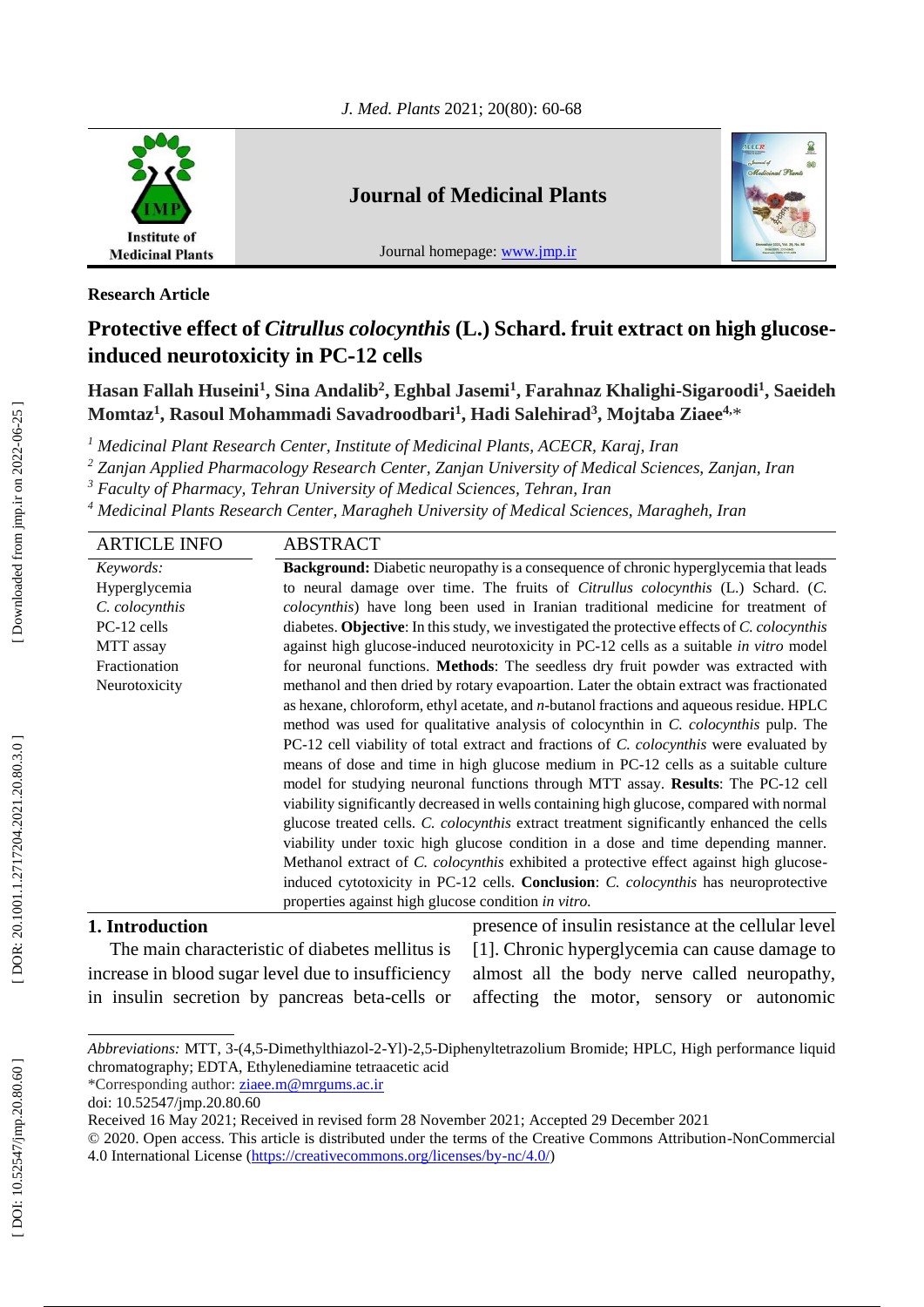nerves. This condition results in undesired and destructive impacts on the digestive system, urinary tract, sexual function, blood vessels, heart, and eyes [2]. It was well established that in hyperglycemia, overproduction of free radicals leads to metabolic dysfunction which allows reactive oxygen species to attack and damage proteins, lipids, and nucleic acids and eventually cause cellular and tissue damage [3]. There is evidence that increased oxygen free radicals due to hyperglycemia, is associated with the development of apoptosis in nerve cells and consequently neuropathy [3, 4]. Given that, antioxidant therapy may be a proper rational to improve neural protection, particularly in diabetic subjects [5]. Up to date, many studies confirmed the significance of herbal remedies with antioxidant properties in prevention or control of diabetes [6, 7] .

*C. colocynthis* (L.) Schard. (Cucurbitaceae), also known as bitter apple, is a medicinal plant traditionally used for diabetes treatment in Iran [8]. Experimental studies have reported its anti diabetic and antioxidant properties [9 - 11]. The anti -diabetic and antioxidant effects of *C. colocynthis* were also observed in clinical trials [12, 13]. In order to provide evidence on mechanism of action of *C. colocynthis* in diabetic condition in neuronal cells, the protective effect of the methanolic extract and fractions of the fruits of *C. colocynthis* was investigated in high glucose treated PC -12 cells.

#### **2. Materials and Methods**

## *2.1 . Extraction, fractionation and isolation*

*C. colocynthis* fruits were purchased from the local market and authenticated by an expert botanist. A voucher specimen was deposited (No. PMP -3601) in the herbarium of the Faculty of Pharmacy, Tehran University of Medical Sciences, Tehran, Iran. The fruits were washed

using deionized water and dried in the shade at room temperature. The seeds were removed manually from the dried fruit pulp. The dried fruit pulp was grounded and passed through the No. 4 mesh. The plant was then weighed (450 g) and extracted with 2500 ml methanol in percolator for 24 hours. The total methanol extract was dried by rotary evaporator at 50 ºC. A portion of 20 g of dried crude extract was dissolve into distilled water and then subjected to a separator funnel. Then, it was fractionated by different solvents with different polarity including hexane, chloroform, ethyl acetate, and *n*-butanol. All fractions were evaporated to dryness at 50 ºC using a rotary evaporator [14] .

#### *2.2. HPLC analysis of the C. colocynthis pulp*

HPLC method was used for qualitative analysis of colocynthin in *C. colocynthis* pulp. For this purpose, powdered *C. colocynthis* pulp (100 mg) was grinded with electronic grinder. 2 ml of methanol was added and shacked slightly by vortex for 30 seconds and placed in the sonicator for 10 min. The solid material was separated by centrifugation in 6000 rpm for 10 min. A determined volume (150 μL) of clear solution was diluted with 850 μl of Millipore water, passed through 0.45 μm PTFE filter and analyzed by HPLC [14].

## *2.3. Assessment the effect of high glucose on PC - 12 cell viability MTT assay*

**Cell culture:** The PC -12 cells were obtained from the Pasteur Institute of Iran (Tehran, Iran). DMEM (Dulbecco's Modified Eagle's medium) and FBS (fetal bovine serum) were purchased from Biosera (UK). Pen -strep and trypsin - EDTA were purchased from Gibco (UK). MTT (3-[4, 5dimethylthiazol-2-yl] 2, 5- diphenyl tetrazolium bromide) was purchased from sigma (Germany). Cells were maintained at 37 ºC in a 90 % humid

Journal of Medicinal Plants 61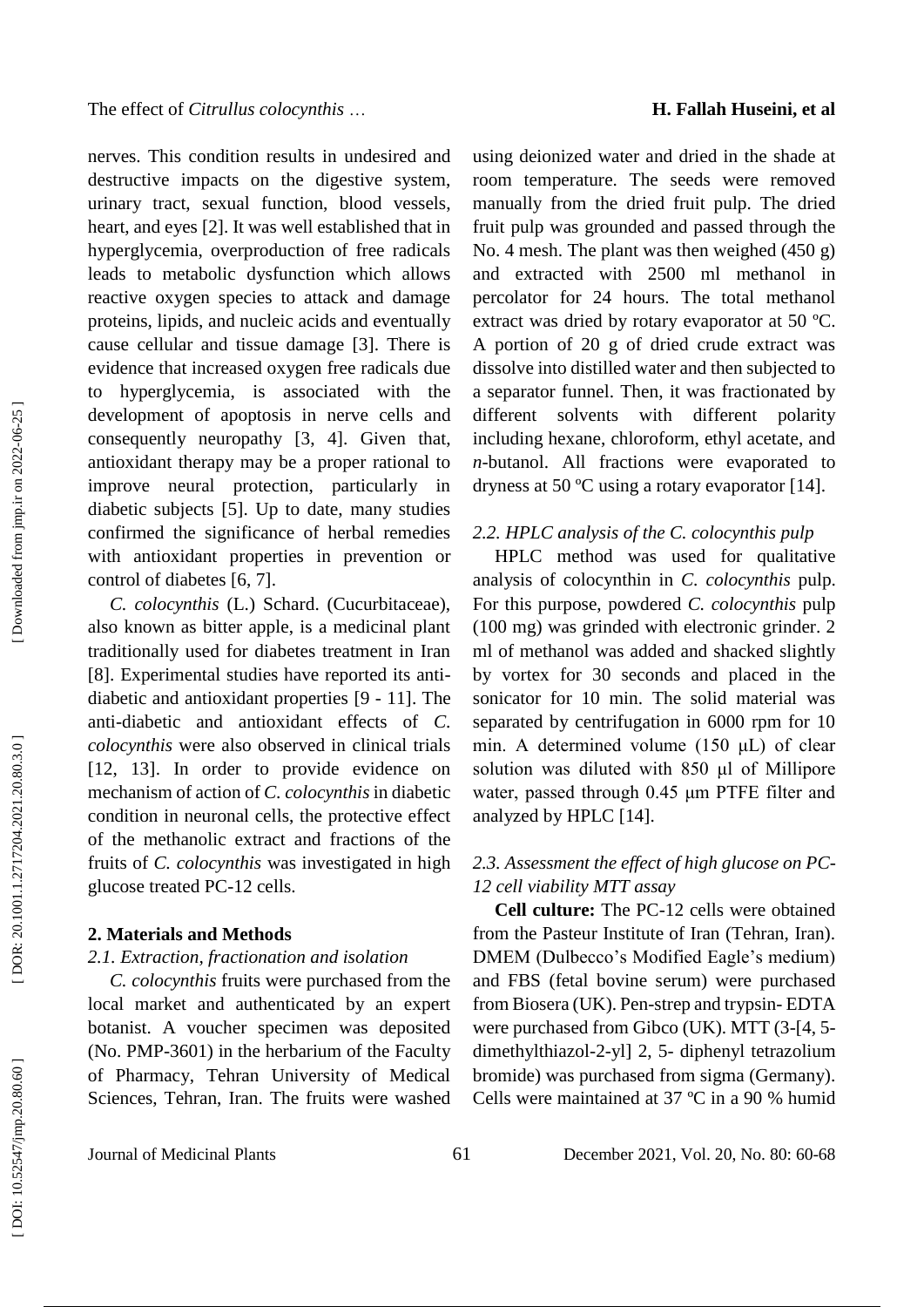atmosphere containing 5 % CO <sup>2</sup>. Cells were grown in Dulbecco's modified Eagle's medium (DMEM) with 5 % (v/v) fetal bovine serum (heat -inactivated), 100 units/ml penicillin, and 100 µg/ml streptomycin. The cells were subcultured twice a week by gentle scraping.

### *2.4. MTT cell viability assay*

The cell viability was determined using a modified 3-(4,5-dimethylthiazol-2-yl)-2,5-diphenyl tetrazolium (MTT) assay as previously described. Cells were incubated with 5 mg/ml MTT in RPMI, at 37 °C under 5 % CO<sub>2</sub> for 3 h. The blue formazan reduction product, produced by the action of succinate dehydrogenase in living cells, was dissolved in 100 µl dimethylsulfoxide (DMSO), and the optical density was read at 570 nm by an ELISA microplate reader (BioTek, USA) [15]. The concentration required for 50 % inhibition of cell viability  $(IC_{50})$  were determined by a nonlinear regression analysis and expressed in mean ± standard error of mean (SEM).

# *2.5. Effect of high glucose on PC -12 cell viability*

*MTT assay* PC -12 cells seeded in appropriate condition (as mentioned) and the cells were exposed to 13.5 and 27 mM glucose for 24, 48 and 72 h and the MTT cell viability assay was performed accordingly. Since the optimal glucose concentration for PC -12 cell cultures is 4.5 mg/L, we simulated *in vitro* hyperglycemia by increasing the medium glucose level up to 13.5 and 27 mg/ml (three and six fold of the optimal glucose concentration) to investigate the influence of glucose on neuronal cell death [16] .

#### *2.6. Total extract treatments*

PC-12 cells were plated at the density of  $10<sup>3</sup>$ per well in a 96 micro plate well. The wells were divided into 9 groups (Table 1). Based on results obtained from the previous section, we found that both the concentrations of glucose either 13.5 or 27 mg/ml result in a similar toxicity in PC -12 cells, therefore the concentration of 13.5 mg/ml was selected for this assay.

| <b>Groups</b> | Sample name    | Total extract $(\mu g/ml)$ | Glucose (mg/ml) |
|---------------|----------------|----------------------------|-----------------|
|               | A <sub>0</sub> | 100                        | 13.5            |
| 2             | A1             | 25                         | 13.5            |
| 3             | A2             | 2.5                        | 13.5            |
| 4             | A3             | 0.25                       | 13.5            |
| 5             | A4             | 0.025                      | 13.5            |
| 6             | G1             | $\overline{0}$             | 13.5            |
| 7             | G <sub>2</sub> | 0                          | 4.5             |
| 8             |                |                            | 0               |

*2.6. Assessment of the effect of C. colocynthis total extract and fractions on PC -12 high glucose -induced cell toxicity*

At first, we culture cells in normal medium. Following 70 % confluency, were switched from the standard culture (normal glucose DMEM) to the high glucose DMEM overnight (13.5 mg/ml). Based on our pilot study, we found that both the

concentrations of glucose either 13.5 or 27 mg/ml result in a similar toxicity in PC -12 cells, therefore the concentration of 13.5 mg/ml was selected for this assay. The PC-12 cells were treated with different concentrations of the aqueous, methanol, hexane, chloroform and ethyl acetate fractions ranging from 0 to  $250 \mu g/ml$  and the cell viability was investigated after 24, 48 and

Journal of Medicinal Plants 62

1, Vol. 20, No. 80: 60 -68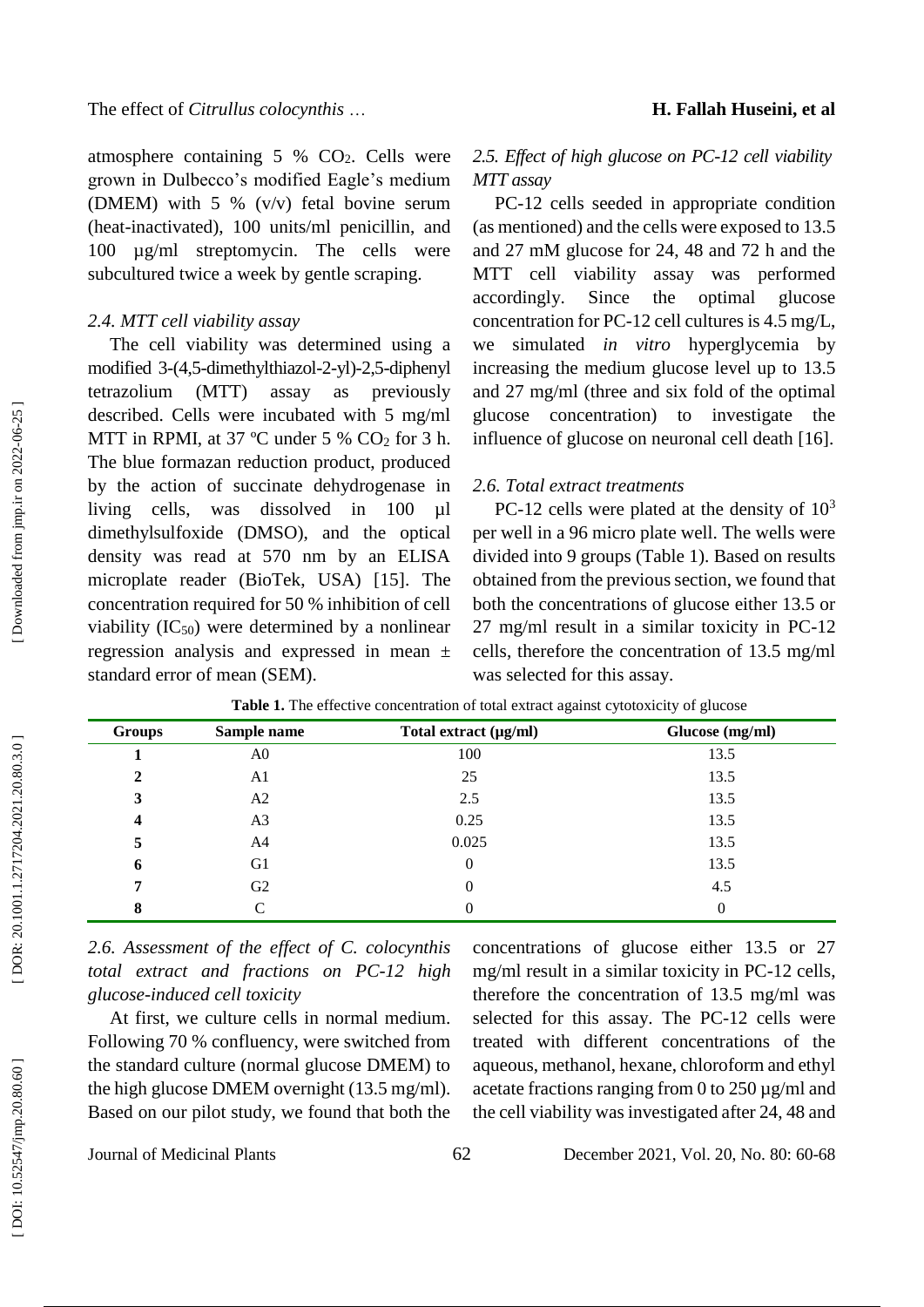#### **H. Fallah Huseini, et al**

72 h. So, we could find the best concentration  $(IC<sub>50</sub>)$  of every fractions which show higher protective effect against high glucose.

#### **3. Results**

## *3.1. Extraction, fractionation and isolation*

The yield of total methanol extract of the plant was 11.47 %. The yields of the fractions in 20 g of dry methanol extract were presented in Table 2.

*3.2. HPLC analysis of the C. colocynthis pulp*

The HPLC chromatogram confirmed the presence of the colocynthin peak  $(RT = 13.277)$ 

min) comparison with the study by Shekarchi et al (Fig. 1) [14].

# *3.3. Effect of high glucose on PC -12 cell viability MTT assay*

Co -culture of PC -12 cells and 13.5 and 27 mM glucose for 24, 48 and 72 h exhibited toxicity within the cells, reaching a maximal effect after 72 h. Furthermore, we found that concentration of 13.5 and 27 mM show same cytotoxicity and therefore for following experiment we used 13.5 mM glucose for hyperglycemia condition (Fig. 2).

|               | <b>Methanol</b> | <b>Hexane</b>   | Chloroform      | <b>Ethyl</b> acetate | <b>Butanol</b>  | <b>Aqueous</b> |
|---------------|-----------------|-----------------|-----------------|----------------------|-----------------|----------------|
|               | <b>Extract</b>  | <b>Fraction</b> | <b>Fraction</b> | <b>Fraction</b>      | <b>Fraction</b> | <b>Residue</b> |
| Yield $(\% )$ | 1.47            |                 | 37              |                      | 20.5            | 38             |



**Fig. 1.** HPLC Chromatogram of fruit pulp extract of *C. colocynthis*

Journal of Medicinal Plants 63

1, Vol. 20, No. 80: 60 -68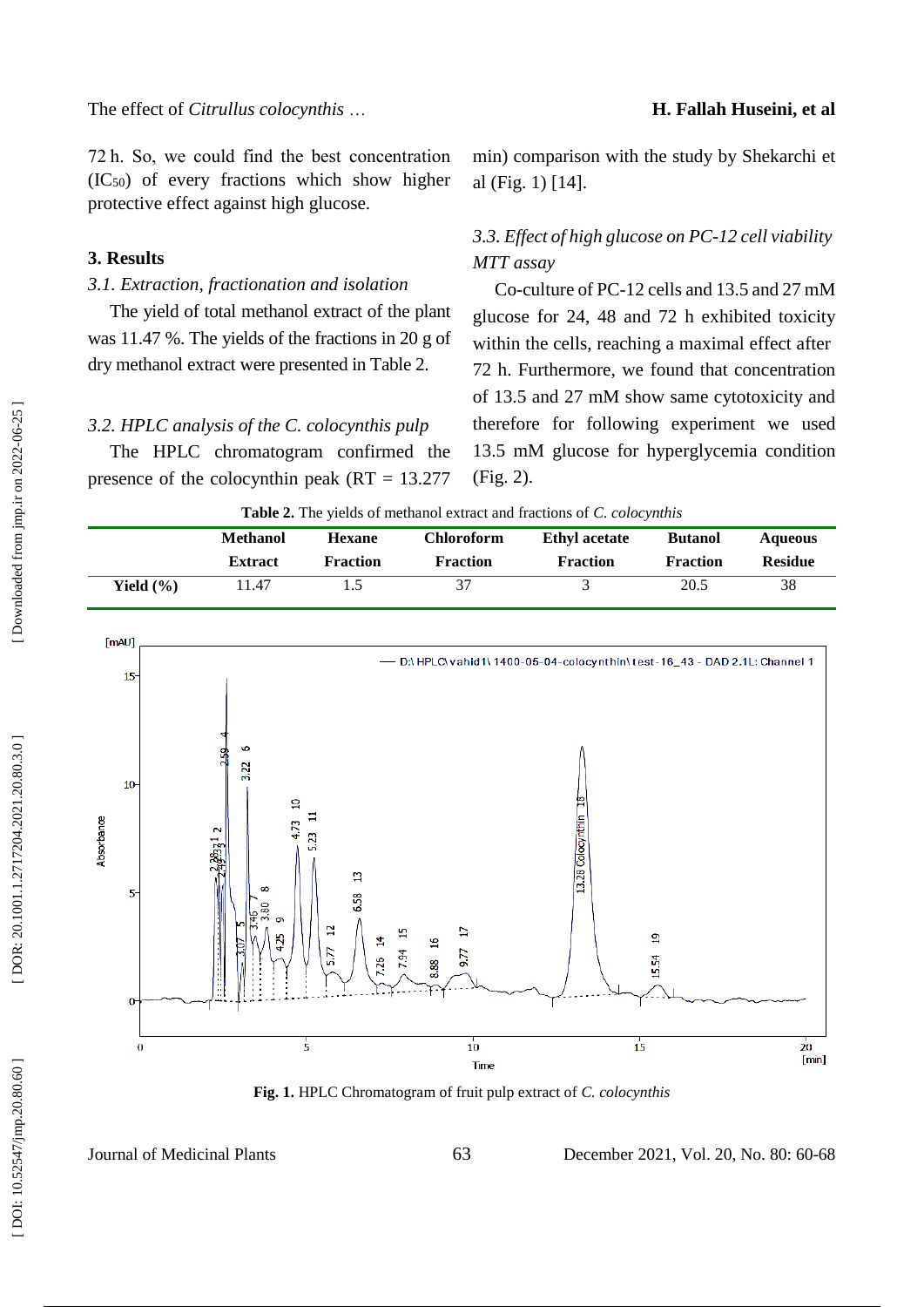

Fig. 2. Effects of glucose concentration and culture time on PC-12 cell viability. Data are presented as mean  $\pm$  SEM (*n*  $=$  4). The difference between the control group and the treatment group with different concentrations of glucose after 24, 48, and 72 h. significant level:  $* P < 0.001$ .

*3.4. Effect of C. colocynthis total extract on glucose -induced cell toxicity*

Co -cultivation of G2: 13.5 mg/ml glucose and PC -12 cells led to a significant cytotoxicity. Instead, co -administration of glucose and *C. colocynthis* at concentrations of 2.5 µg/ml,

0.25 µg/ml and 0.025 µg/ml significantly maintained the PC -12 cell viability and exhibited a positive neuroprotective effect against glucose induced cell toxicity. However, *C. colocynthis* at concentrations of 100  $\mu$ g/ml was not effective and the cell viability reduced below 10 % (Fig. 3).



Fig. 3. Protective effect of total extract against glucose in PC-12 cells after at 24, 48, and 72 h time intervals. Cell viability was measured by MTT assay. Results are reported as the mean S.E.M ( $n = 4$ ).  $* P < 0.001$  compared to controls.

Journal of Medicinal Plants 64

December 2021, Vol. 20, No. 80: 60-68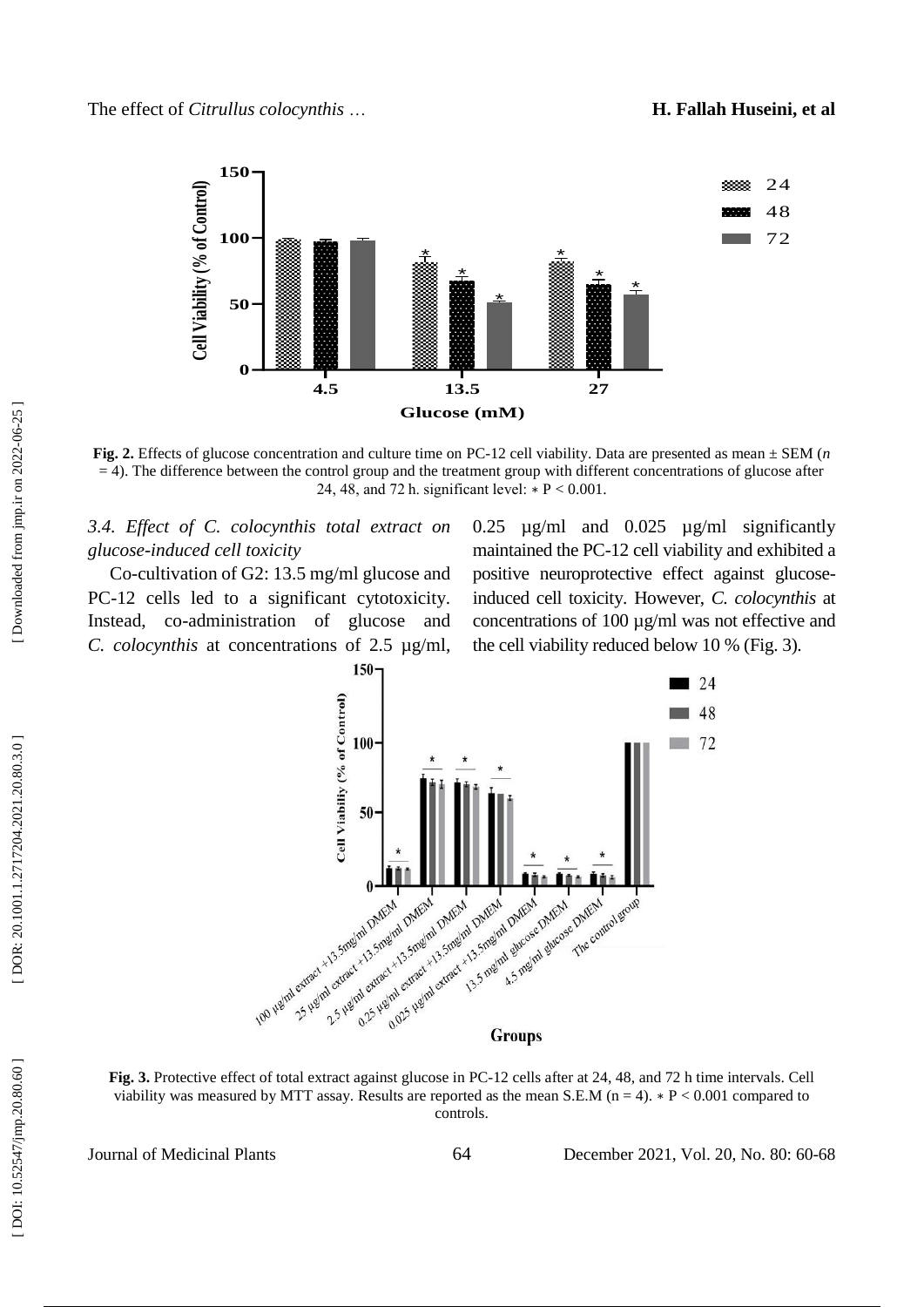#### **H. Fallah Huseini, et al**

*3.5. The effect of C. colocynthis fractions on glucose -induced cell toxicity*

PC -12 cells were treated with different concentrations of aqueous, methanol, hexane, chloroform and ethyl acetate fractions ranging from 0 to 250 µg/ml for 24, 48 and 72 h. Therefore, the most effective concentration of each fraction with the lowest toxicity towards PC -12 cells was selected to be used in further study against high glucose treatment (Table 3).

To elucidate the protective actions of *C. colocynthis* fractions *in vitro* , PC -12 cell viability was assessed under hyperglycemic conditions (13.5 mg/ml glucose). The protective effect of each fraction against cytotoxicity of glucose has shown in Fig. 4. The ethyl acetate and butanol fractions of *C. colocynthis* exhibited the best protective effect against glucose -induced cell toxicity as compared with that of hexane, chloroform and aqueous treated cells.

Table 3. The most effective (lowest cytotoxicity) concentration ( $\mu$ g/ml) of each fraction against PC-12 cells



**Fig. 4.** The protective effect of different *C. colocynthis* fractions on PC -12 cells cultured under hyperglycemic condition. Data are presented as mean  $\pm$  SEM ( $n = 4$ ). Significant level:  $* P < 0.001$ 

Journal of Medicinal Plants 65

1, Vol. 20, No. 80: 60 -68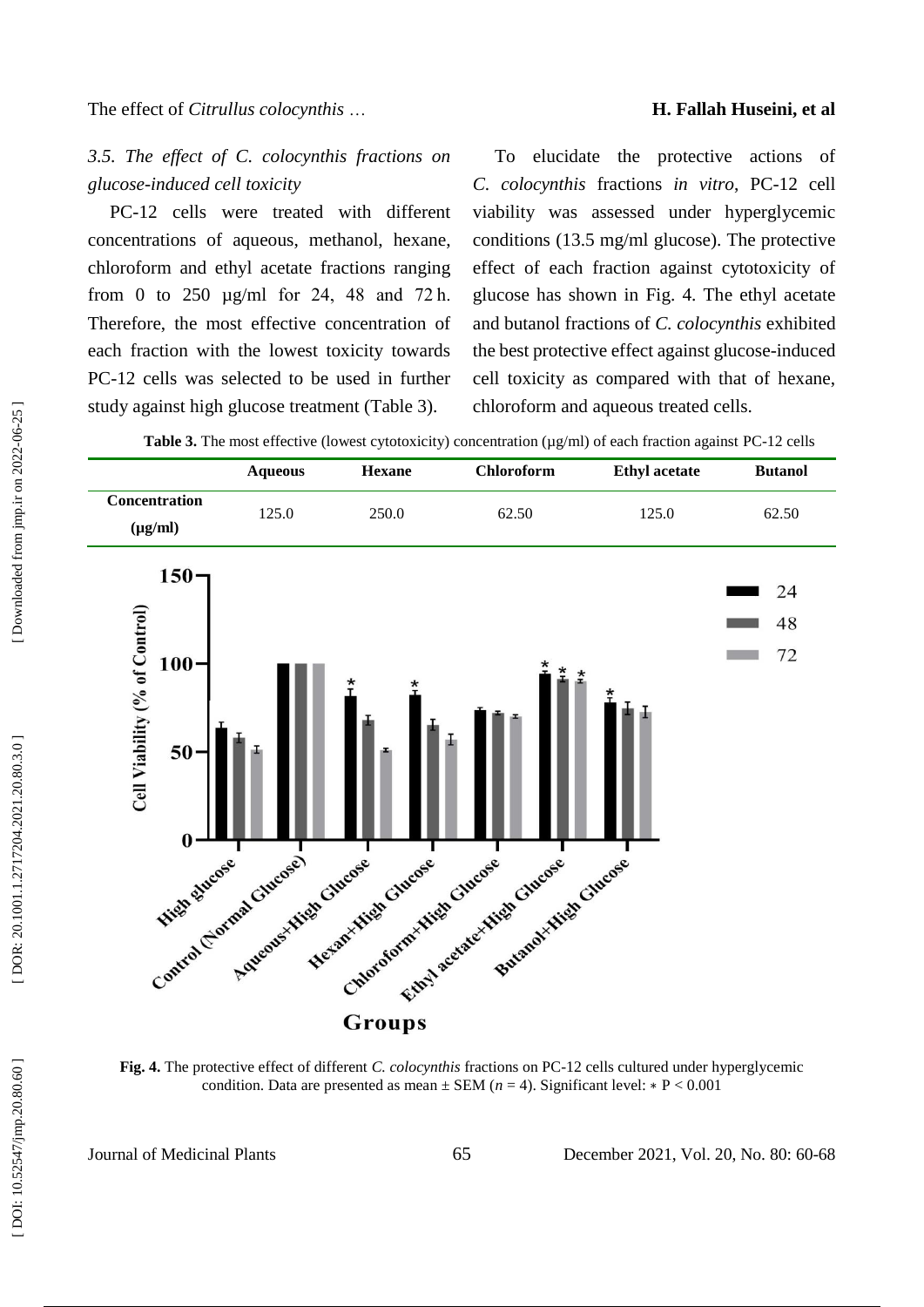#### **4. Discussion**

In current study we have examined the protective effect of *C. colocynthis* against hyperglycemic condition in PC -12 cells by MTT cell viability assay. Aside from hypoglycemic effect of this plant, the study intended to determine whether *C. colocynthis* has a direct protective effect on nerve cells. Considering our results, the methanolic extract of *C. colocynthis*  at concentrations of 2.5 µg/ml, 0.25 µg/ml, and 0.025 µg/ml significantly protected PC -12 cells against toxic effects of high glucose concentration. Treatment with butanol fraction of this plant at 62.5 µg/ml also significantly reduced the glucose -induced cell toxicity in PC -12 cells.

Mechanism of this protective effect of *C. colocynthis* against high glucose condition is not clearly understood yet. In previous studies on the experimental model of diabetes and clinical trials in type 2 diabetic patients, we have shown that C. colocynthis has antioxidant properties in addition to its hypoglycemic function [8, 11 -12] .

In this connection the protective effects of *C. colocynthis* on liver, kidneys, and pancreas tissue in STZ -induced diabetic rat reported previously [17].

Nonetheless, it is known that during high glucose treatment production of ROS, one of the major determinant of cell death, lead to apoptosis of PC -12 cells [18]. In addition it is known that in diabetes there are significant functional and metabolic disorders, as a result of hyperglycemia and oxidative stress, which leads to the intensification of violations of the structure of cell membranes [18]. It has been reported that *C. colocynthis* pulp extract possess antioxidant effects in alloxan -induced diabetic rats [19] .

#### **References**

**1.** Fauci AS. Harrison's principles of internal medicine. McGraw -Hill Education; 2015.

# **5. Conclusion**

In the present study, we observed the effect of *C. colocynthis* in protecting PC -12 cells against toxic effects of high glucose concentrations. Although we could not find the protective mechanisms of *C. colocynthis* in the PC -12 cell line, there is no doubt that chronic hyperglycemia plays an important role in the development and exacerbation of diabetic neuropathy by producing ROS and oxidative stress as an important mediator in the apoptotic pathway. However the protective effects of *C. colocynthis* in the PC -12 cell line may justify its usefulness in the treatment of diabetes and some of its complications if more comprehensive studies confirm it.

#### **Author contributions**

M.Z. and S.A. designed the study and analyzed the results. E.J. and R.M performed the material preparation and data collection. S.M supervised the laboratory work. F. K.S . prepared extracts and performed HPLC. H.F and M.Z . drafted manuscript. All of the authors have read the final manuscript and approved the submission.

#### **Conflict of interest**

The authors declare that there is no conflict of interest.

#### **Acknowledgement**

This study was financially supported by Medicinal Plants Research Center, Institute of Medicinal Plants, ACECR, Karaj, Iran.

**2 .** Russell JW and Zilliox LA. Diabetic neuropathies. *Continuum* (Minneap Minn). 2014;

Journal of Medicinal Plants 66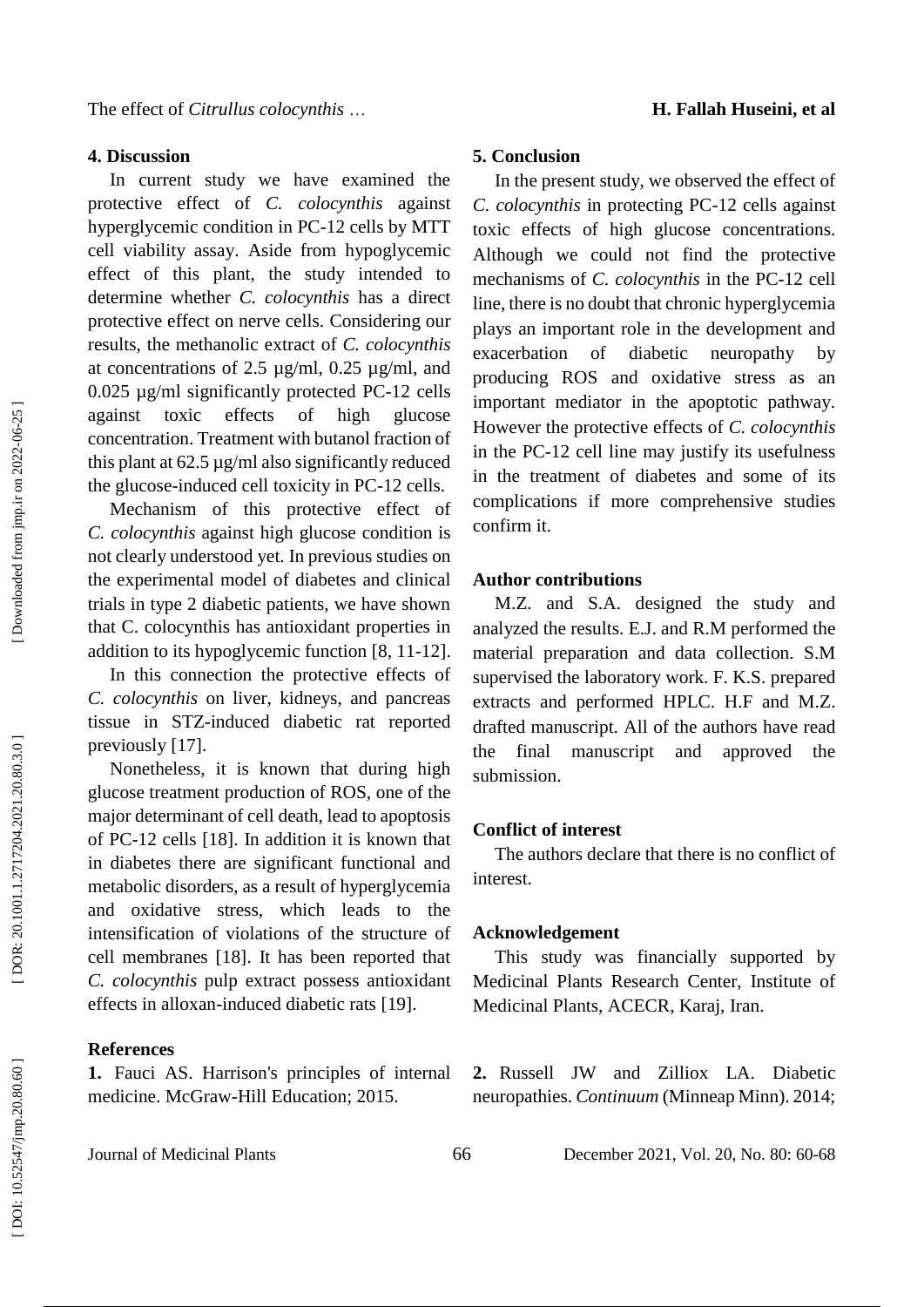20(5): 1226. doi: 10.1212/01.CON. 0000455884. 29545.d2.

**3.** Newsholme P, Cruzat VF, Keane KN, Carlessi R and de Bittencourt Jr PIH. Molecular mechanisms of ROS production and oxidative stress in diabetes. *Biochemical J.* 2016; 473(24): 4527 -4550.

**4 .** Asmat U, Abad K and Ismail K. Diabetes mellitus and oxidative stress — A concise review. *Saudi Pharmaceutical J.* 2016; 24(5): 547 -553.

**5 .** Maritim A, Sanders A and Watkins Iii J. Diabetes, oxidative stress, and antioxidants: a review. *Journal of Biochemical and Molecular Toxicol.* 2003; 17(1): 24 -38.

**6 .** Choudhury H, Pandey M, Hua CK, Mun CS, Jing JK, Kong L and Kesharwani P. An update on natural compounds in the remedy of diabetes mellitus: A systematic review.*J. Tradit. Complement. Med.* 2018; 8(3), 361 -376. doi: 10.1016/j.jtcme.2017.08.012

**7.** Fallah Huseini H, Abdolghaffari AH, Ahwazi M, Jasemi E, Yaghoobi M and Ziaee M. Topical application of Teucrium polium can improve wound healing in diabetic rats. *Int . J. Low Extrem . Wounds* 2020; 19(2): 132 -138.

**8 .** A Z. *Medicinal Plants*. Vol. 5. Tehran, Iran: Tehran University press; 1996.

**9.** Fallah Huseini H, Kianbakht S, Mousavi R and Aman Zadeh N. Study on Effects of Processing with Vinegar and Saline on Toxicity and Anti -diabetic Property of *Citrullus colocynthis* (L.) Schrad. Fruit Extract in Rats. *Journal of Medicinal Plants* 2011; 4(40): 119 - 123.

**10 .** Ostovar M, Akbari A, Anbardar MH, Iraji A, Salmanpour M, Ghoran SH, Heydari M and Shams M. Effects of *Citrullus colocynthis* L. in a rat model of diabetic neuropathy. *J. Integrative Medicine* 2020; 18(1): 59 -67.

**11 .** Sebbagh N, Cruciani -Guglielmacci C, Ouali F, Berthault M -F, Rouch C, Sari DC and Magnan C. Comparative effects of *Citrullus colocynthis*, sunflower and olive oil -enriched diet in streptozotocin -induced diabetes in rats. *Diabetes & Metabolism* 2009; 35(3): 17 8 -184.

**12 .** Fallah Huseini H, Zaree A, Heshmat R, Larijani B, Fakhrzadeh H, Rezaii Sharifabadi R, Naderi G, Zaringhalam J and Shikh Samani A. The effect of *Citrullus colocynthis* (L.) Schrad. fruit on oxidative stress parameters in type II diabetic patients. *J. Med . Plants* 2006; 1(17): 55 - 60.

**13 .** Yaghoobi M, Miri -Moghaddam E, Navidian A, Nikbakht R, Mehrafarin A and Fallah Huseini H. Safety and Efficacy of Processed *Citrullus colocynthis* L. Fruit in Treatment of Hyperlipidemic Type II Diabetic Patients: A Randomized, Placebo -controlled Clinical Trial. *J. Med . Plants* 2014; 13(52): 81 -88.

**14 .** Widyawati PS, Budianta TDW, Kusuma FA and Wijaya EL. Difference of solvent polarity to phytochemical content and antioxidant activity of *Pluchea indicia* less leaves extracts. *International Journal of Pharmacognosy and Phytochemical Res.* 2014; 6(4): 850 -855.

**15 .** Kumar P, Nagarajan A and Uchil PD. Analysis of cell viability by the MTT assay. *Cold Spring Harbor Protocols* 2018; 2018(6): pdb. prot095505.

**16 .** Greene LA and Rein G. Synthesis, storage and release of acetylcholine by a noradrenergic pheochromocytoma cell line. *Nature.* 1977; 268(5618): 349 -351.

**17 .** Ebrahimi E, Mohammadzadeh G, Mansouri E and Aberomand M. Effects of hydro -alcoholic leaf extract of *Citrullus colocynthis* on biochemical factors and histopathological changes in streptozotocin -induced diabetic rats. *Jundishapur Journal of Natural Pharmaceutical Products* 2016; 11(3): e33214. [doi: 10.17795/](https://dx.doi.org/10.17795/jjnpp-33214) jjnpp [-33214](https://dx.doi.org/10.17795/jjnpp-33214) .

Downloaded from jmp.ir on 2022-06-25

Journal of Medicinal Plants 67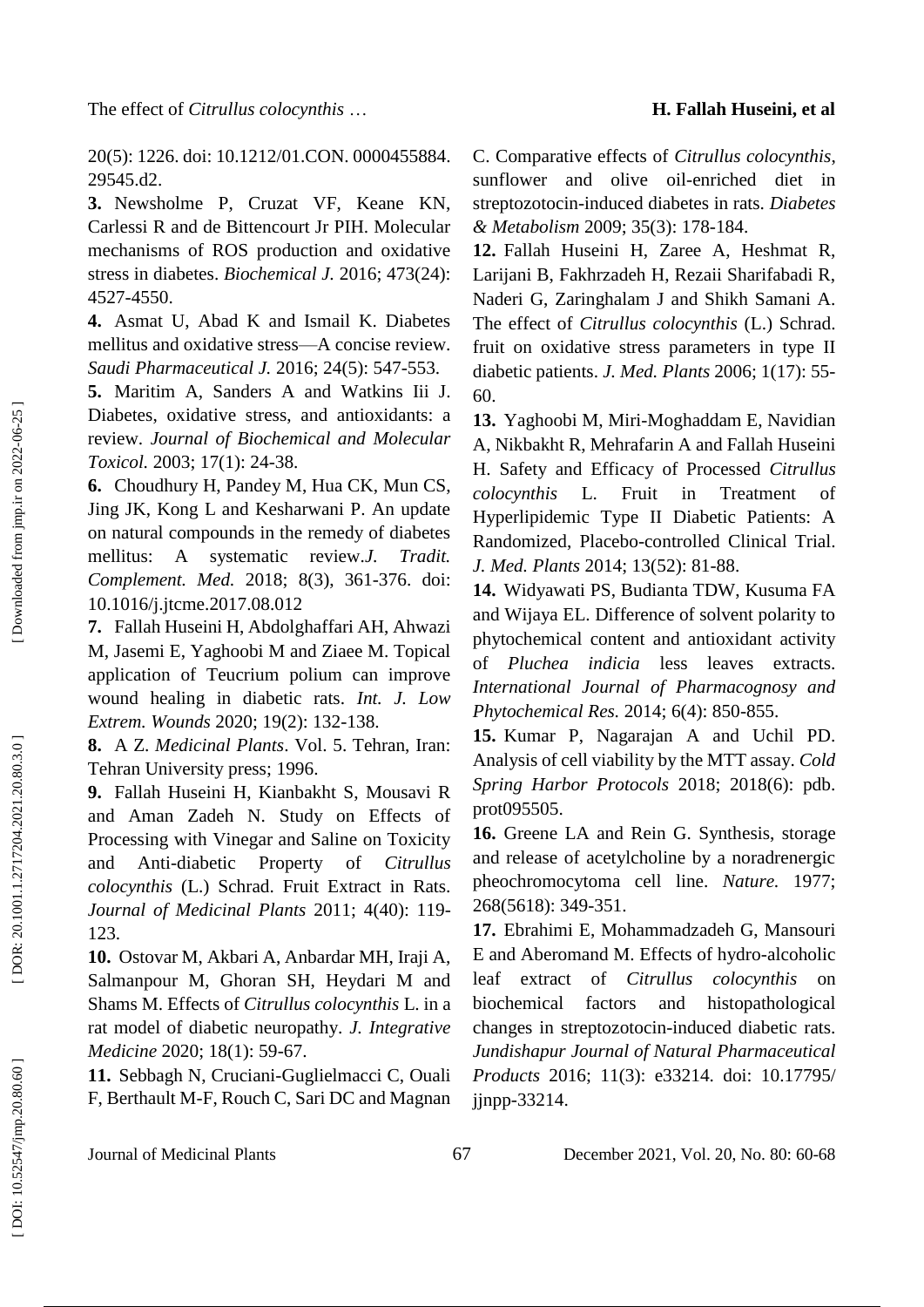The effect of *Citrullus colocynthis*

**18 .** Shakeel M. Recent advances in understanding the role of oxidative stress in diabetic neuropathy. *Diabetes Metab . Syndr.* 2015; 9(4): 373 doi: 10.1016/ j.dsx.2014.04.029.

**19 .** Kumar S, Kumar D, Saroha K, Singh N and Vashishta B. Antioxidant and free radical scavenging potential of *Citrullus colocynthis* (L.) Schrad. methanolic fruit extract. *Acta Pharmaceutica.* 2008; 58(2): 215 -220.

How to cite this article: Fallah Huseini H, Andalib S, Jasemi E, Khalighi -Sigaroodi F, Momtaz S, Mohammadi Savadroodbari R, Salehirad H, Ziaee M. The effect of *Citrullus colocynthis* (L.) Schard. fruit extract on high glucose -induced neurotoxicity in PC -12 cells . *Journal of Medicinal Plants* 2021; 20(80): 60 -68. doi: [10.52547/jmp.20.80.60](http://dx.doi.org/10.52547/jmp.20.80.60)